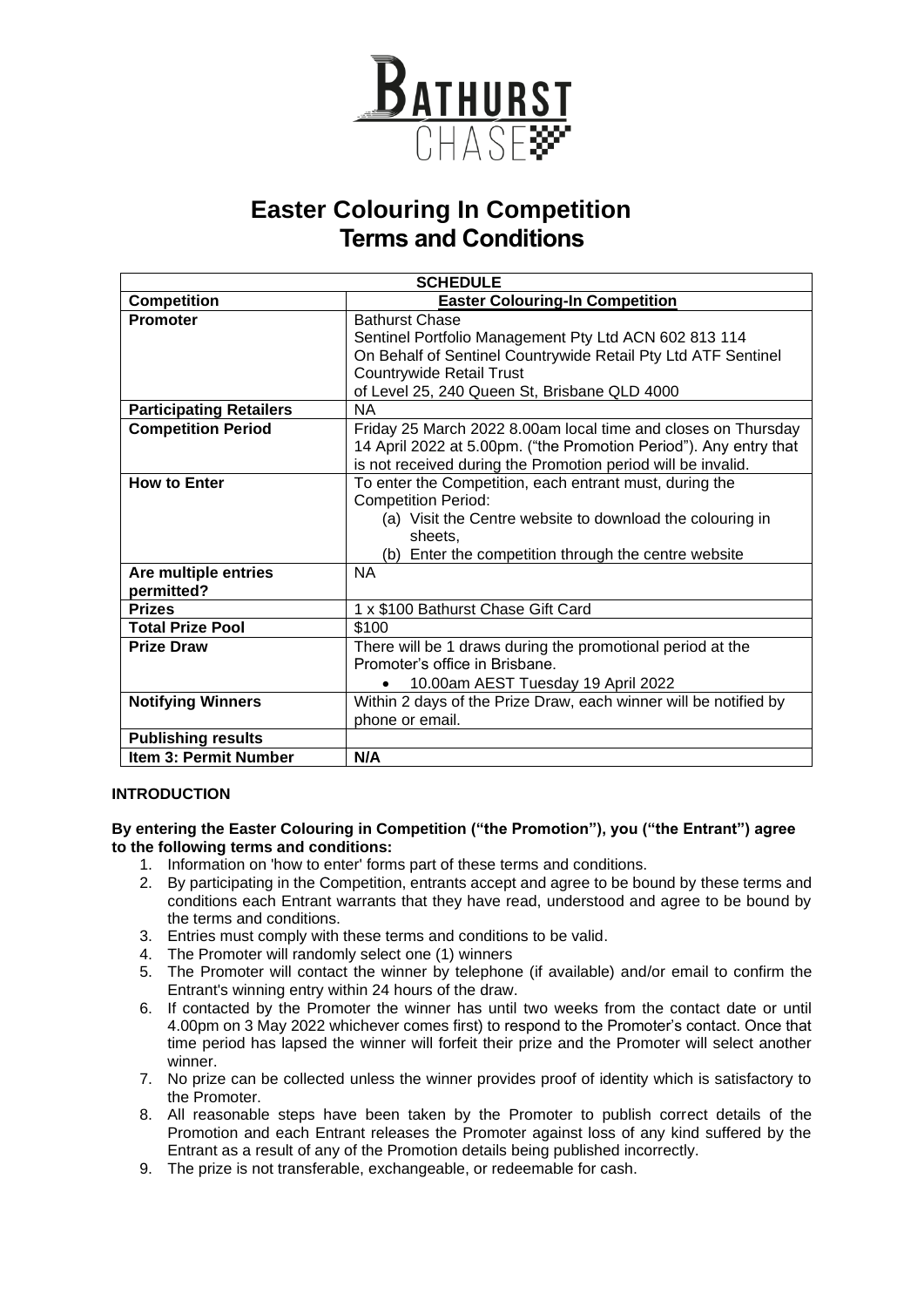

# **Easter Colouring In Competition Terms and Conditions**

### **ELIGIBILITY**

- 10. Entry is open to Australian residents aged 16 years and over. Entrants must be individuals and not companies or other entities. Employees and immediate family members of the Promoter and associated agencies and/or companies in any way involved in the Promotion, are not valid Entrants in the Promotion.
- 11. The Promoter reserves the right to request verification of age, identity, residential address any other information relevant to the Promotion.
- 12. The Promoter can disqualify any individual who provides false information, conspires to gain a fair advantage, engages in unlawful or other improper conduct calculated to jeopardise the fair and proper conduct of this Promotion or is otherwise involved in manipulating, interfering or tampering with the Promotion
- 13. Incomplete, illegible or incorrect entries, or entries containing offensive or defamatory comments, or which breach any law or infringe any third party rights, including intellectual property rights, will not be eligible to win.
- 14. The Promoter accepts no responsibility for any costs incurred by Entrants in entering the Promotion. Prize winners are advised that tax implications may arise from their prize winnings and they should seek independent financial advice prior to the acceptance of the prize
- 15. The eligibility of entries is solely within the discretion of the Promoter.
- 16. The Promoter reserves the right, in its sole discretion, to refuse to accept entries which are incomplete, indecipherable, offensive, do not comply with these terms and conditions or which contravene any applicable laws or regulations.

### **HOW TO ENTER**

17. To enter, each entrant must comply with the 'How to Enter' section of the Schedule.

Participants must during the Promotion Period: To enter the Competition, each entrant must, during the Competition Period:

To enter the Competition, each entrant must, during the Competition Period:

- a) Visit the Centre website to download the colouring in sheets
- b) Enter the competition on the Centre website
- 18. If the Schedule permits entrants to submit more than one entry, each entry must be unique and submitted separately.
- 19. An entry cannot be modified after it has been submitted.
- 20. The Promoter accepts no responsibility for late, lost, misdirected or damaged entries or other communications.
- 21. The Promoter assumes no responsibility for any failure to receive an entry or for inaccurate information or for any loss, damage or injury as a result of technical or telecommunications problems, including security breaches. If such problems arise, then the Promoter may modify, cancel, terminate or suspend the Competition.

### **PRIZE DETAILS**

- 22. One (1) winner of one (1) \$100 Bathurst Chase Gift Card
- 23. total prize pool \$100
- 24. Any ancillary costs associated with redeeming the prizes are not included. Any unused balance of Gift Cards will not be awarded as cash. Gift Cards terms and conditions apply and are only redeemable at participating stores. If any receipts used in connection with this Promotion are determined by the Promoter to have been obtained fraudulently or are a reprint of the original receipts, the Promoter has the right to cancel the Gift Card issued at any time.

### **HOW THE WINNER(S) ARE DETERMINED**

25. The winning entry or entries will be the first entry or entries randomly selected at the Prize Draw from all valid entries submitted as part of the Competition. The number of entries to be randomly